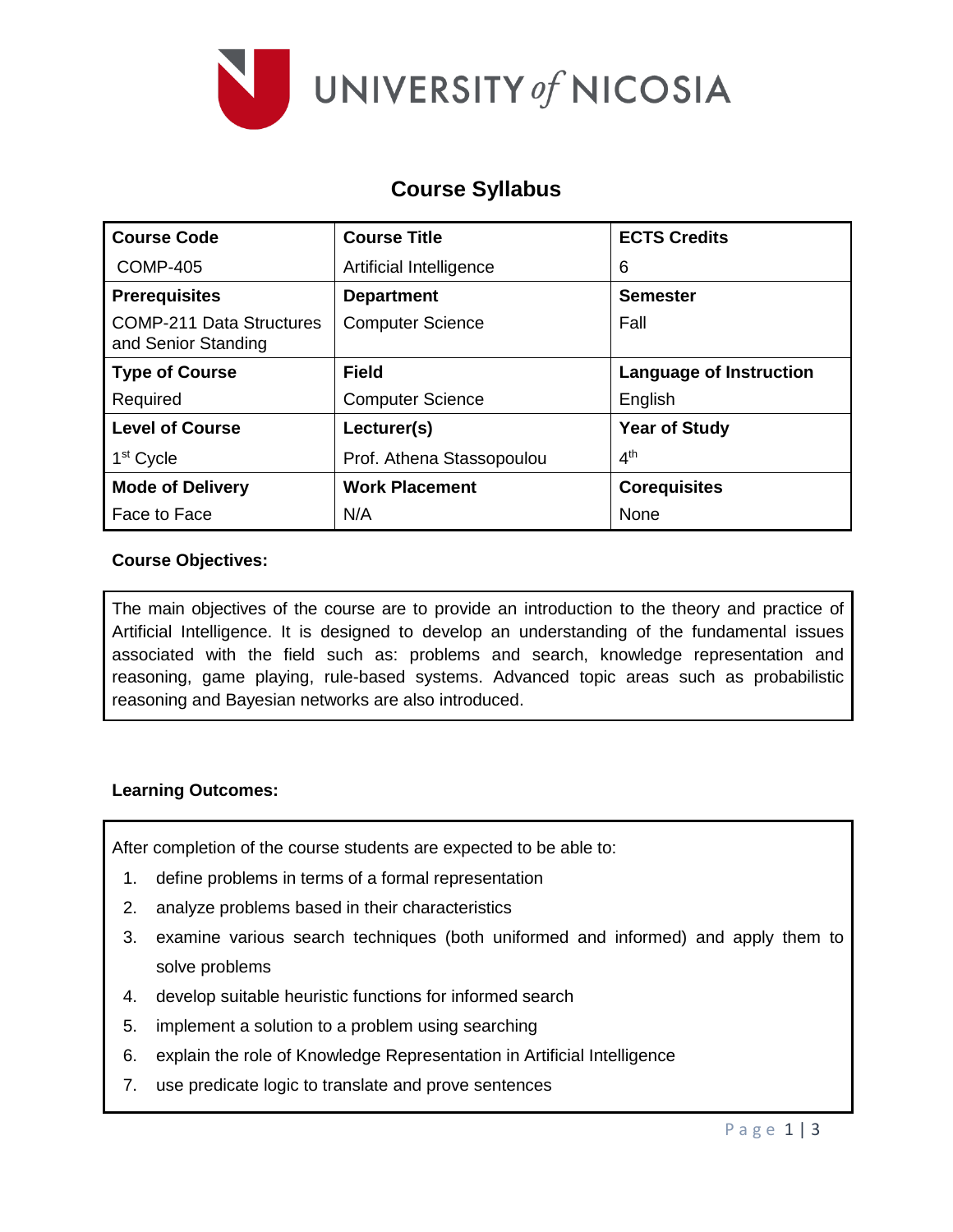

- 8. explain the fundamentals of rule-based systems
- 9. examine the various approaches to uncertain reasoning and apply them to problems explain the fundamentals of game playing (both deterministic and stochastic games) and apply the suitable algorithms for searching and pruning game trees

### **Course Content:**

- 1. Overview of Artificial Intelligence: Definitions, Turing Test, History of AI, state-of-the-art, AI research areas
- 2. Problems and Search: Defining a problem, state space representation, state space search, problem characteristics, uninformed search.
- 3. Informed Search: Heuristic searching, heuristic functions, hill-climbing search, best-first search, greedy search, A\* search, admissible heuristics.
- 4. Knowledge representation issues: Knowledge Representation, Knowledge Bases, representations and mappings, requirements of a Knowledge Representation Language.
- 5. Logic: Propositional Logic, Inference rules, First-Order (predicate) Logic, inference in First-Order Logic.
- 6. Representing knowledge using rules: Rule-based system architecture, recognize-act cycle, forward and backward chaining.
- 7. Uncertain reasoning: Uncertainty, Probabilities and Baye's rule, Certainty Factor Theory, Bayesian Networks, Dempster-Shafer Theory.
- 8. Game Playing: game playing as search (deterministic, 2-player games), minimax algorithm, Alpha-beta pruning, searching a game tree for non-deterministic games, expectiminimax.

#### **Learning Activities and Teaching Methods:**

Lectures, Practical Exercises and Assignments

#### **Assessment Methods:**

Mid-term exam, Projects, Assignments, Final Exam.